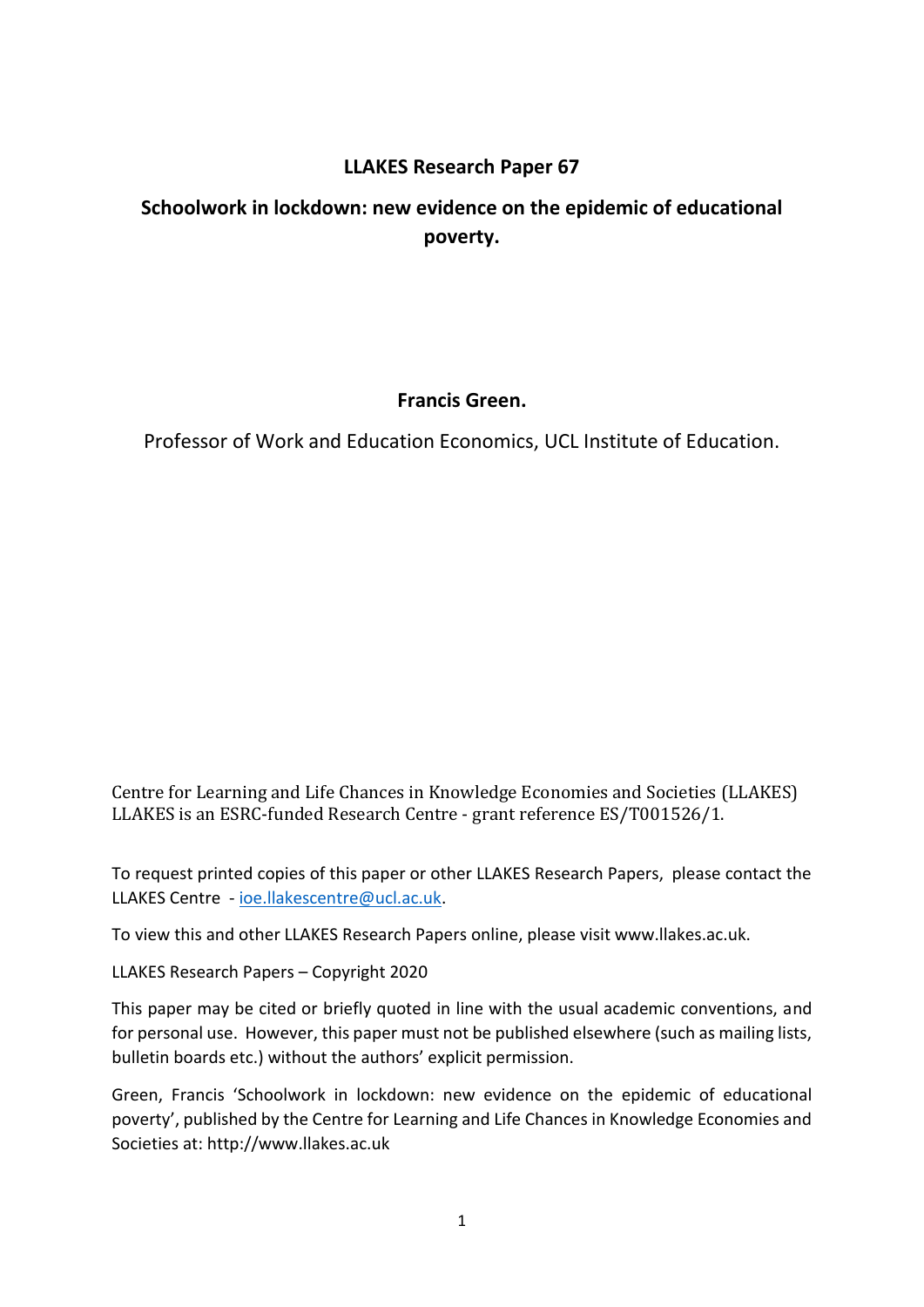## **Executive Summary.**

The closure of schools, and their only-partial re-opening, constitute a potential threat to the educational development of a generation of children. Since only a few among key workers' children have been at school during the pandemic, it is important for policy-makers to understand how much mitigating schoolwork has been taking place in homes across the country. This report uses new, high-quality data undertaken one month into lockdown, to try to answer that question, and to examine how much support was being given.

It finds that the average amount of schoolwork being done at home, according to parents and family members, has been very low:

- Children locked down at home in the UK spent an average of only 2.5 hours each day doing schoolwork. This figure is about half that suggested by a previous survey, suggesting that learning losses are much greater than feared.
- Most homework consisted of assignments, worksheets and watching videos. On average children were given two such pieces of homework a day.
- The extent of online lessons provision in state schools was minimal: 71 percent of state school children received no or less than one daily online lessons.

However, as earlier surveys have found, the extent of school provision for homes varied substantially. One fifth of pupils – over two million children -- did no schoolwork at home, or less than an hour a day. Only 17 percent put in more than four hours a day . The inequality between regions and social groups was substantial.

- Offline schoolwork is lowest in the Northeast of England, where the proportion receiving four or more daily pieces is just 9 percent, compared with the country-wide average of 20 percent. In the Southeast region, 28 percent of children are receiving four or more pieces of offline schoolwork per day.
- The proportion of children in receipt of free school meals who spent more than four hours on schoolwork was 11 percent, as compared with 19 percent among those not eligible.
- 31 percent of private schools provided four or more live online lessons daily, as compared with just 6 percent in state schools. Support from teachers checking private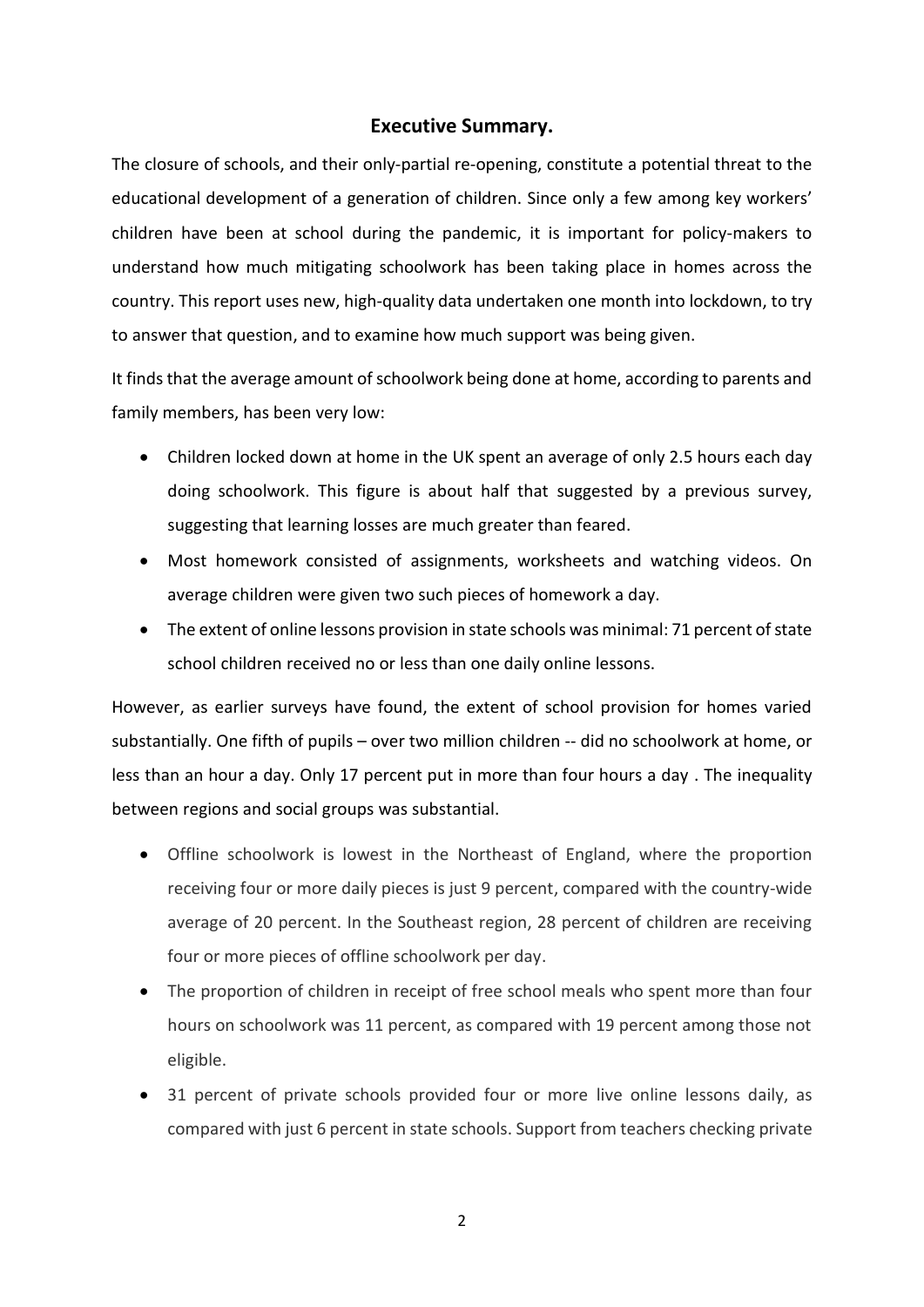school pupils' work was strong, and virtually all private school children (97 percent) had access to a computer at home.

- One in five of those on free school meals had no access to a computer at home.
- Asian children were being given more offline schoolwork, but took the same amount of time on schoolwork as other children.
- 20 percent of girls put in four or more hours on schoolwork during lockdown, as compared with 14 percent of boys.

The report concludes by reinforcing calls for government to give education a much greater priority in the management of the pandemic response, and for thisresponse to include a focus on regional disparities.

---------------------------------------------------------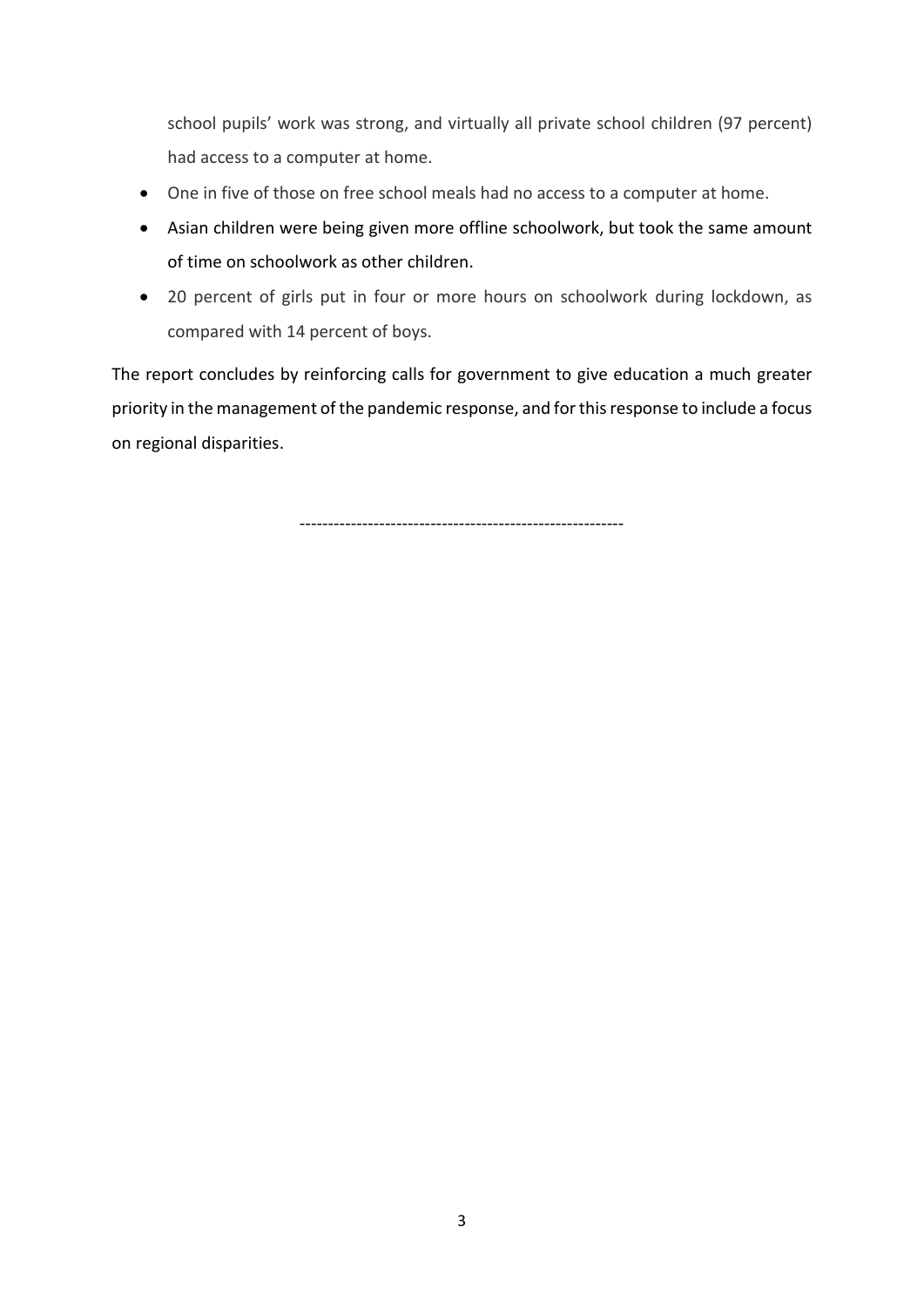During lockdown school children in the UK, apart from a minority of designated 'key workers', have experienced what Robert Halfon MP, Chair of Parliament's Education Select Committee, refers to as an 'epidemic of educational poverty'. By June 4th, when some though not all English primary schools re-opened for pupils in reception and year 6, pupils had already been at home since the final week of March, losing nearly nine weeks of school time. With the announcement on June 9<sup>th</sup> that primary schools would not be required to return before the summer break, while secondary schools would not be fully opened until September at least, the medium-term consequences for the COVID generation of schoolchildren look potentially devastating. A learning deficit on this scale will lead to highly significant reductions in educational development, according to solid evidence from Britain and elsewhere. 1

To mitigate the harm, schools have been providing online and offline lessons, course work and other learning materials. If policy over the coming months is to address the educational issues to which the loss of school time gives rise, it is essential to understand as well as possible the extent to which the provision of schoolwork for completing at home may be making up for the missing school time.

According to a survey carried out at the beginning of May, $<sup>2</sup>$  'primary and secondary students</sup> are each spending about 5 hours a day on average on home learning'. That sounds like a significant amount of learning, not too distant from the normal amount of instruction for a pre-pandemic school day. Yet this average includes learning activities separate from schoolwork such as, for primary school children, reading. Moreover, as the authors note, the '5 hours' estimate overstates the time spent on learning and reading, because doing some learning activity during a one-hour timeslot does not guarantee that the activity took place for anything like a whole hour. How much less, however, is unknown.

This report uses new data, drawn from a high-quality survey: the UK Household Longitudinal Study (UKHLS). According to this data, even most of the children of key workers<sup>3</sup> were absent from school during the last week of April, more than a month after the start of lockdown. Thus, unlike the loss of life, jobs and income, and several other economic and social effects of the pandemic, the loss of schooling impinges directly and without favour on almost all of the

1

<sup>1</sup> [Burgess and Vignoles \(2020\).;](https://www.ukfiet.org/2020/the-covid-19-crisis-and-educational-inequality/) [Eyles et al \(2020\).](http://cep.lse.ac.uk/pubs/download/cepcovid-19-001.pdf)

<sup>2</sup> [Andrew et al. \(2020\).](https://www.ifs.org.uk/publications/14848)

<sup>&</sup>lt;sup>3</sup> Children with at least one parent or carer who are identified as critical workers by the government can send their children to school.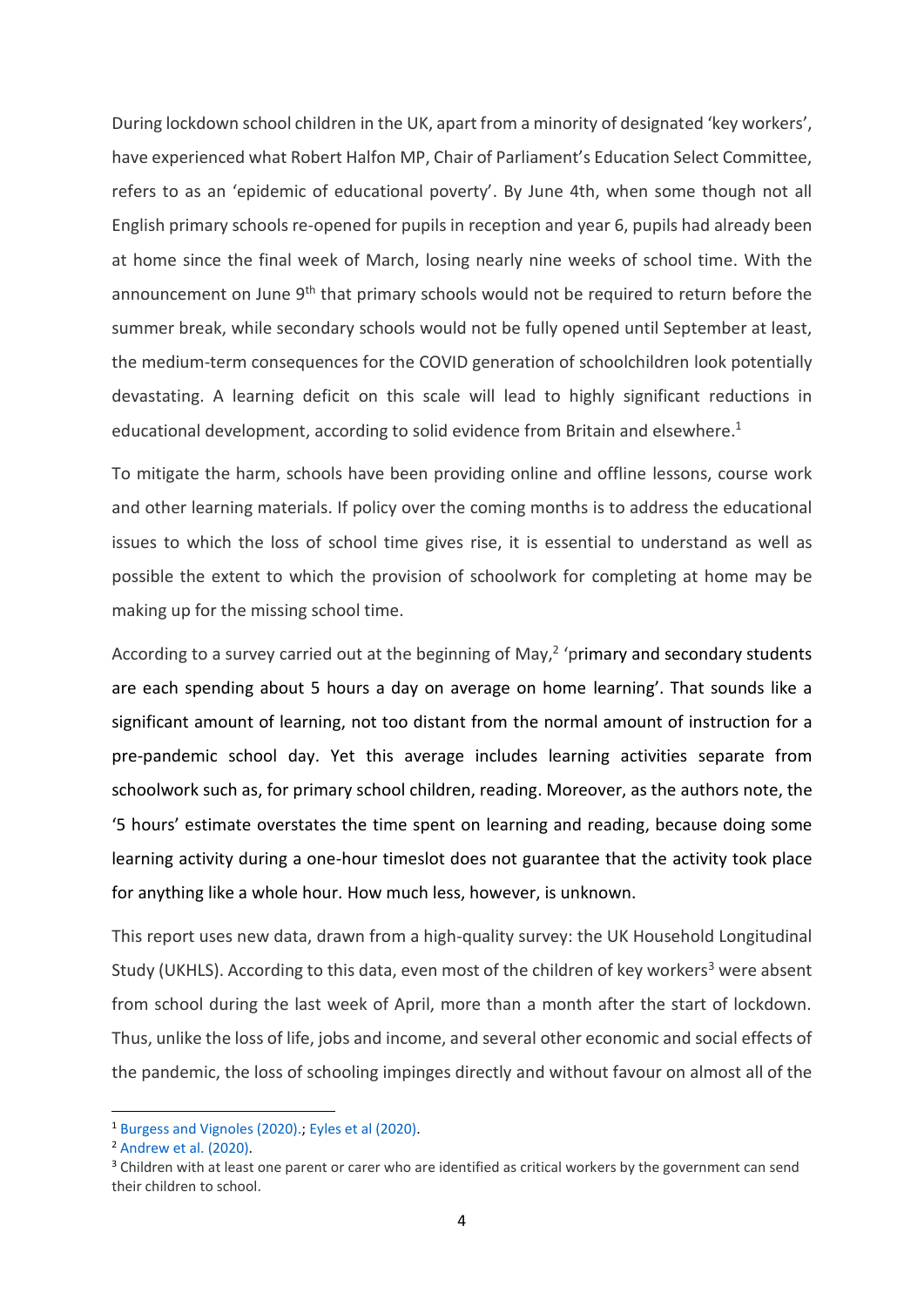country's children. What potentially makes the experience unequal, however, is that some locked-down children may be receiving far less mitigating schoolwork than others, and less help with that schoolwork from their families.

[Andrew et al. \(2020\)](https://www.ifs.org.uk/publications/14848) show convincingly that the home learning activities have been notably more intensive among more affluent families, and for some disadvantaged children the lockdown learning experience appears to be largely minimal. The inequality by family resources extends both to the amount of time spent learning, and to the resources available for assisting that learning.

This report adds to the evidence building up, looking in particular at how schoolwork provision and support for locked-down pupils varies across UK regions and nations, and according to school type, eligibility for free school meals, gender and ethnicity.

The report addresses two main questions.

- How much schoolwork is being carried out at home by children in lockdown, and how does this vary across the country and between socio-economic groups?
- How much help is provided to children either by the school or by family members, and how does that vary across the country and between socio-economic groups?

## **The UKHLS Covid Survey Data.**

**.** 

The UKHLS is a long-standing panel of households followed annually since 2010. The survey is of high quality, drawn from the UK population using clustered random sampling methods. The data comes from the first month of an online COVID-oriented survey of all household panel members<sup>4</sup>, undertaken in the last two weeks of April, which included a module of questions on pupils' schoolwork as related by their parents. The response rate for the COVID survey was 42%. This report focuses on the sample of 4,559 children from these households about whom partial or complete information was collected from their parents and other household members. Some information on the children's parents is obtained from the COVID survey, and some from the previous (that is, the  $9<sup>th</sup>$ ) annual wave of the longitudinal survey. The

<sup>4</sup> University of Essex, Institute for Social and Economic Research. (2020). Understanding Society: COVID-19 Study, 2020. [data collection]. 1st Edition. UK Data Service. SN: 8644, 10.5255/UKDA-SN-8644-1.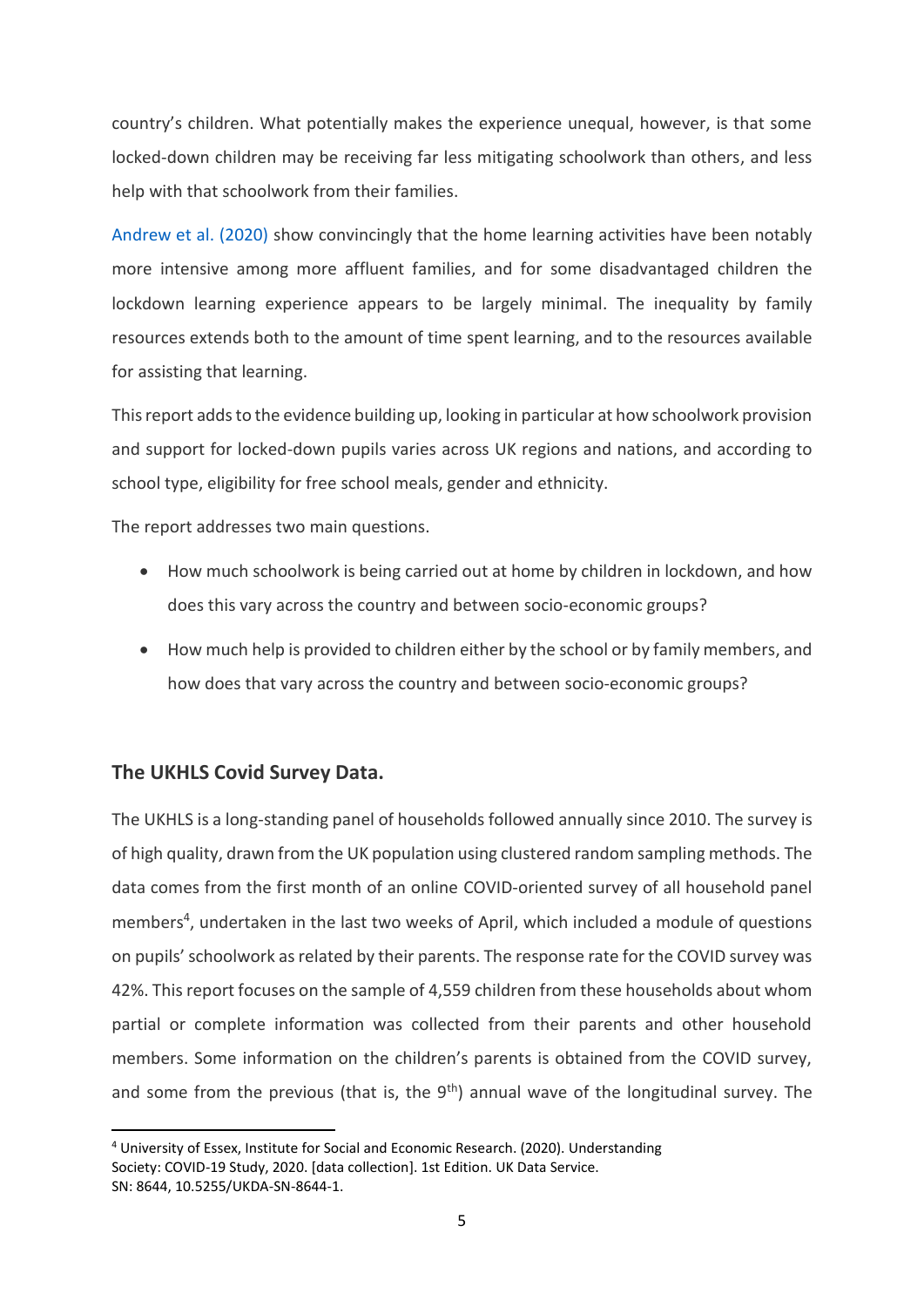children and adults responding to the 9<sup>th</sup> wave do not overlap completely with those in the COVID survey (which includes respondents from earlier waves), and hence the sample size varies between tabulations. To deliver the correct population-level estimates, the tables of findings utilise the provided weights (computed as the inverse probability of selection into the sample, using both the COVID response rates and all previous waves' weights).<sup>5</sup>

### **Findings 1: the Volume of Schoolwork.**

### *a) The large extent of our children's loss.*

Most schoolwork for children during lockdown has consisted of offline work, such as worksheets, assignments, watching videos. On average, children were given 2.0 pieces of offline school work for each school day, at the end of April. However, more than one in four children (27 percent, or over 3 million children country wide) had no offline schoolwork or less than one piece (see Table 1, top line).

Online (that is, live) lessons and meetings between teachers and pupils were much less common. The average number of such lessons was just 0.17; and 71 percent of children received none or less than one per day (Table 2, top line).

In all, therefore, including both offline and online, the children had just over 2 pieces of schoolwork.

Each piece appears on average to have taken some time to carry out. The children spent on average about 2.5 hours per day doing either offline or online schoolwork. One fifth of children did no schoolwork at home, or less than an hour a day. That equates to approximately 2.3 million children across the UK. Only 17 percent (roughly 1.9 million children) put in more than four hours a day (Table 3, top line).

To put these findings into perspective, it should be noted that a school day for most children lasts between 6 and 7 hours. While not all of that time is devoted to teaching, by comparison the average time children have been spending on their schoolwork at home during lockdown

<sup>5</sup> Understanding Society COVID-19 USER GUIDE, p18.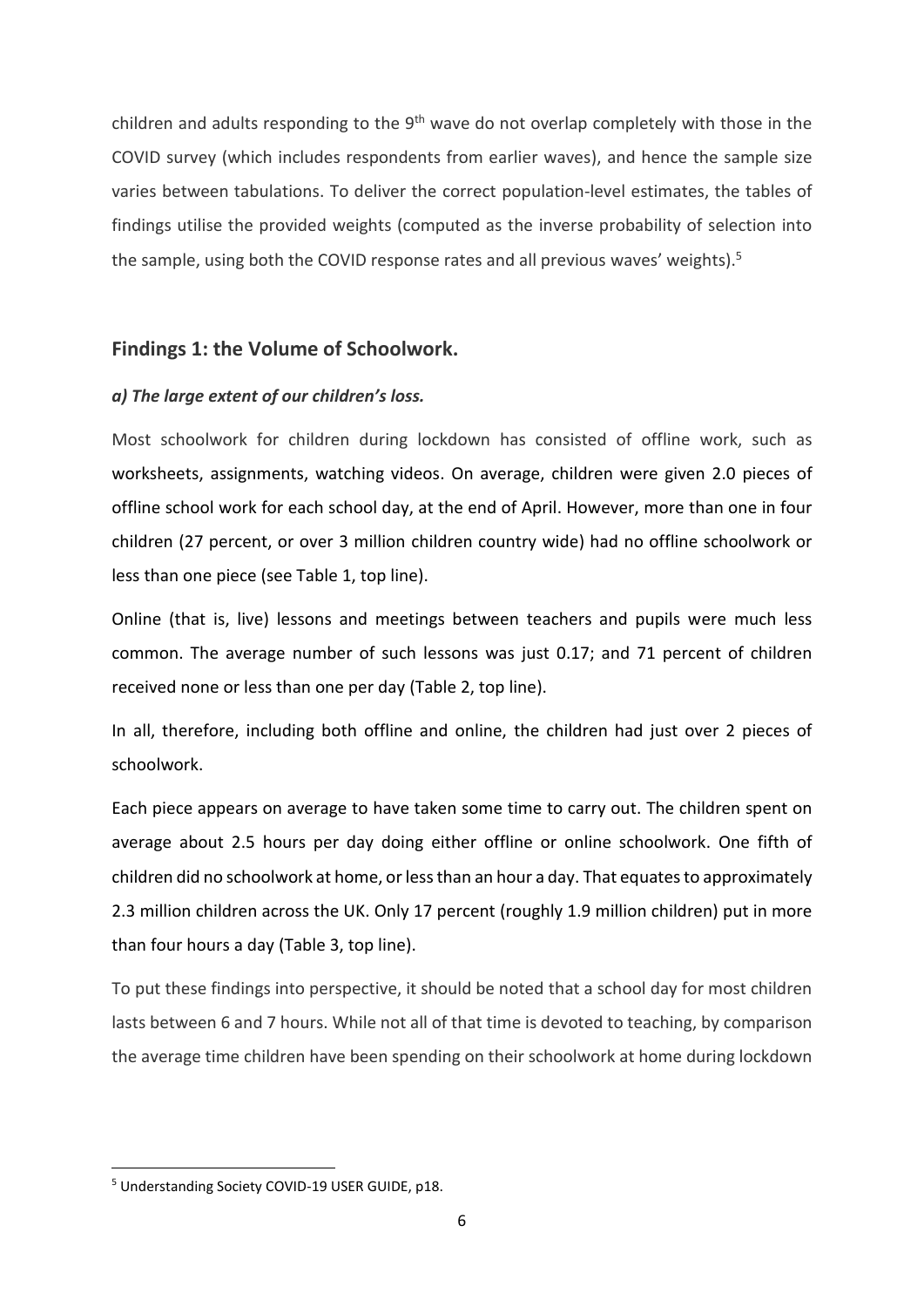has been at most a half of what they would normally spend (pre-lockdown) in a classroom, lab or assembly, or doing regular homework.

Adding to this highly negative evidence about the costs of school closure that are being born by the current generation of children, it may be recalled that, for most children, the time spent on schoolwork at home is by no means an adequate substitute for being directly taught by qualified teachers in school alongside their peers.

#### *b) The losses vary between groups of children, and across the country.*

#### *Regional Variation.*

Figures 1 to 3 show how much the provision of schoolwork varies.

The provision of offline schoolwork (Figure 1 and Table 1) in the survey period was considerably more prevalent in London, the South and the East of England, and in Northern Ireland than elsewhere in the UK. In the Southeast region, for example, 28 percent of children were receiving four or more pieces of offline schoolwork per day, compared with the countrywide average of 20 percent.

At the other extreme, offline schoolwork was lowest in the Northeast of England, where the proportion receiving four or more daily pieces is just 9 percent.

London is also where online teaching was most common, with one in eight children (12.5 percent) there receiving four or more online lessons or meetings daily, as compared with the country-wide average of 7 percent. The top rate of online provision was especially scarce in Wales, where the proportion is just 2 percent.

Finally, it is again in London, the South and the East of England and in Northern Ireland where the children were spending the most time on their school work.

This range of provision across regions has no obvious explanation in terms of the composition and education stage of children; it would appear to be down to the variation in schools' policies between regions.

#### *Disadvantaged Children*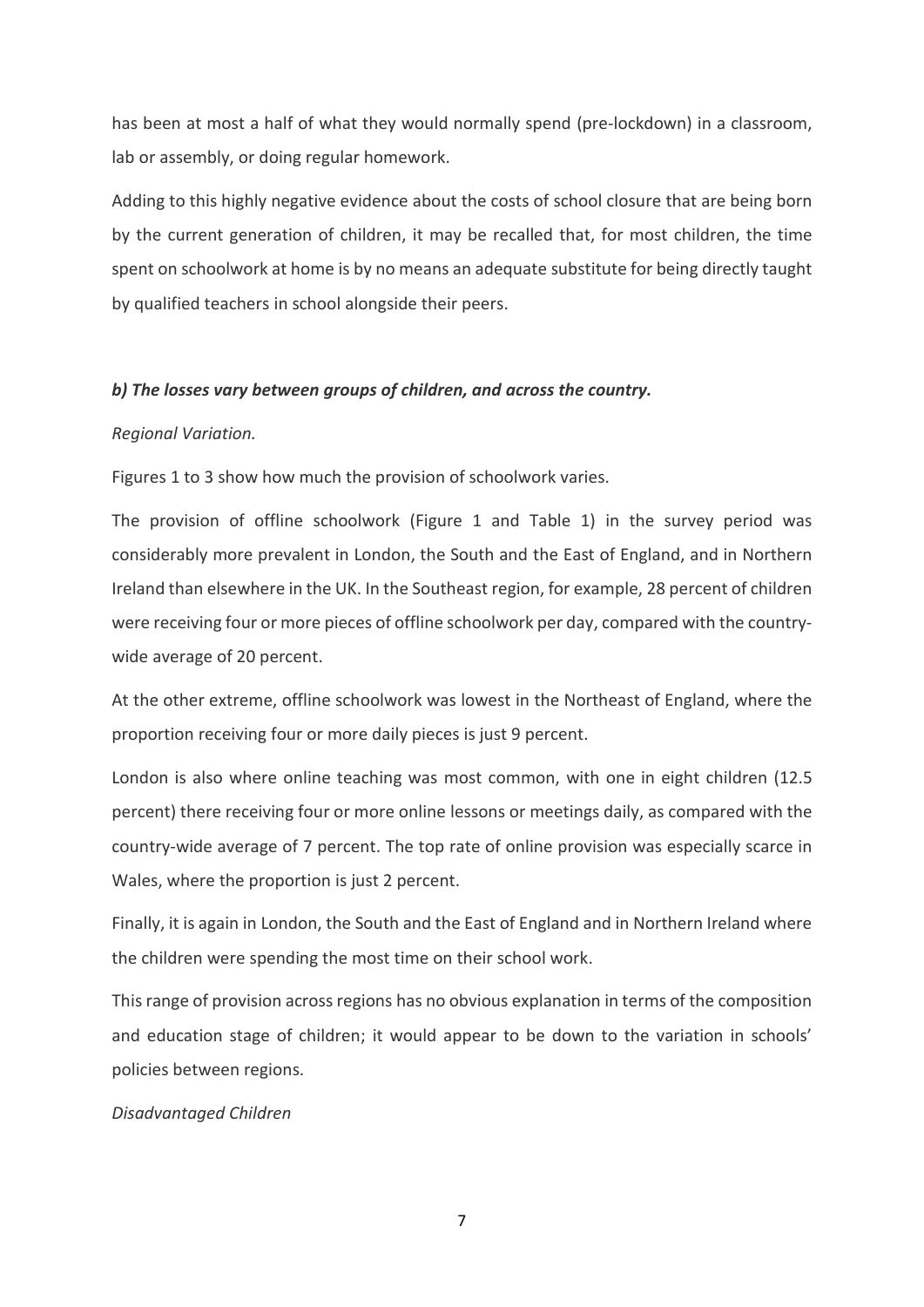A common indicator is used as the measure of disadvantage: whether a child is eligible for free school meals.

Eligible children appear to be additionally handicapped during lockdown. The proportion of those eligible receiving four or more pieces of offline schoolwork was 15 percent as compared with 21 percent for those not eligible. This difference is again reflected in the proportions spending more than four hours on schoolwork: 11 percent for those on free school meals, 19 percent among those not eligible.

#### *Private Schools*

Schoolwork provision is expected to be greater in private schools where parents pay for such provision. Indeed, if a private school were to provide no or minimal schoolwork, it is questionable how long the school could or should continue to charge its fees, given the extent of parental pressure, and the threats of withholding payment or of legal action. Previous surveys have confirmed this difference.<sup>6</sup>

In the UKHLS COVID survey the largest gap was in the provision of online lessons and meetings: 31 percent of private schools provided four or more lessons daily, as compared with just 6 percent in state schools.<sup>7</sup> Private schools also provided more offline work: some 31 percent provided four or more pieces, as compared with 22 percent in state schools.

The time difference reflects these gaps. In a half of private schools the pupils spent 4 or more hours per day on schoolwork, as opposed to just 18 percent of state schools.

#### *Ethnicity*

The provision of schoolwork can differ across ethnic groups. This variation is expected to arise from the range of schools' policies, rather than any discrimination or differentiation between children within schools.

Asian children are found to have received more offline schoolwork, and somewhat more online schoolwork than other children. However, these differences do not translate into any major differences in the time spent on homework: for that, the differences are small and statistically insignificant.

<sup>6</sup> [Andrew et al. \(2020\).](https://www.ifs.org.uk/publications/14848)

 $<sup>7</sup>$  The type of school is obtained from the previous main survey wave, so there will be a small number of</sup> inaccuracies where children changed school sector in the previous year.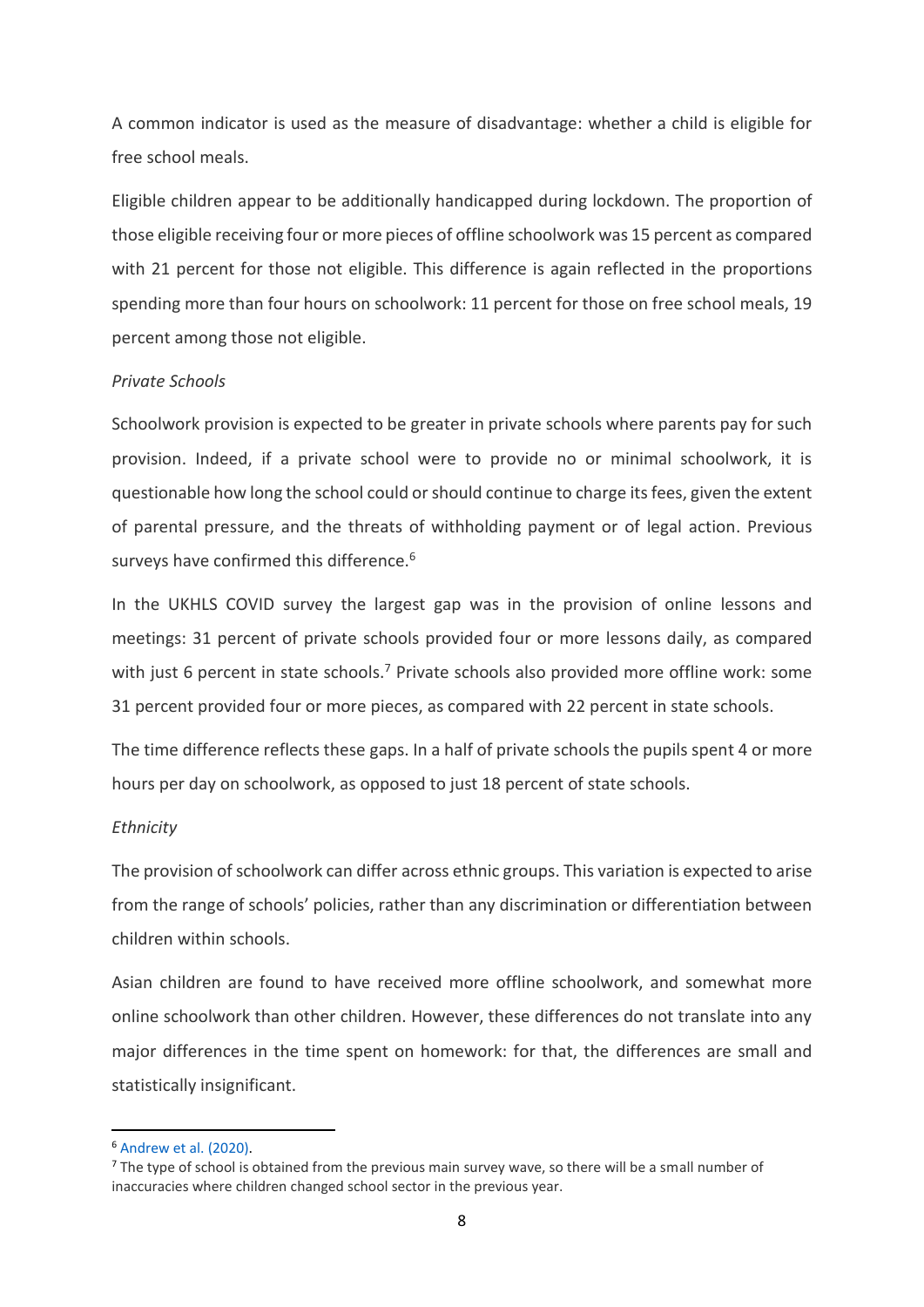#### *Gender*

Parents report a little higher provision of offline schoolwork for girls than they do for boys: thus the proportion given four or more pieces is 22 percent for girls, 18 percent for boys. This sex difference seems unlikely to reflect school policies; and since there are few single sex schools outside the private sector it is unlikely to reflect differences in the sex composition of school populations. Instead, it might reflect parents' perceptions of their children's schoolwork.

The time spent also differs: 20 percent of girls put in four or more hours, as compared with 14 percent of boys. This sex difference is true of homework in normal times.

### **Findings 2: Help with Schoolwork.**

For online and offline lessons and schoolwork to be most effective, they need to be supported by schools and families. Assignments need to be checked by teachers, parents should try to help their children (especially at early stages), and computers need to be provided to facilitate both offline and online activities. Additional learning resources, such as educational apps, online tutorials, website subscriptions or exercise books, or online tutoring -- whether for free or, in some cases, paid for – can also help. To what extent were children receiving this support in the last two weeks of April?

The first important indication of help is the extent to which teachers check children's school work. An index is computed, ranging from 0 (meaning none) to 1 (meaning all of it). The average response lies between 'less than half' and 'half or more'. Second, the survey asks family members how much time they spent helping each child. On average family members, chiefly parents, contributed 2.4 hours to helping their children's schoolwork. A second index is created, also ranging from 0 to  $1 -$  with 1 meaning 5 or more hours. Third, respondents were asked if each child used additional learning materials. Some 6 in 10 children did indeed use extra materials. Finally, the survey asked whether each child has access to a computer, laptop or tablet to do schoolwork at home. It turns out that nine out of ten children do have access. To measure the overall spread of schoolwork support these four indicators of support are averaged, generating an overall support index which also ranged from 0 to 1.

The results are as follows: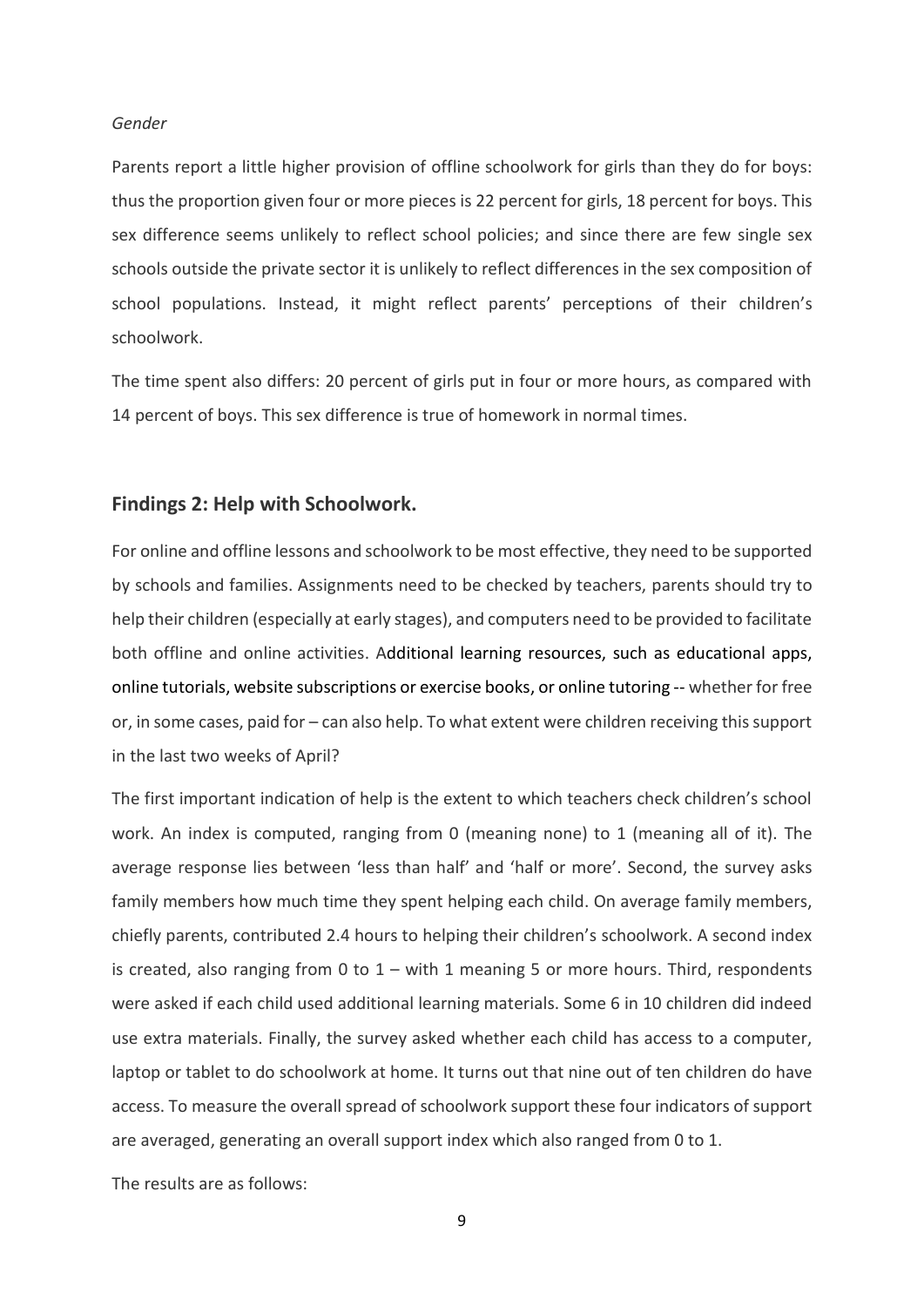- From Table 4, it is seen that the overall support for children's homework was at similar levels across most of the country, but lower in the North East of England than elsewhere.
- A large proportion (20 percent) of those on free school meals crucially had no access to a computer at home . This compares with 7 percent for other children. The lack of a computer is likely to considerably harm children's ability to do schoolwork at home, submit it and have it checked, and this is reflected in a second gap, with free school meal children being less likely to have had their work checked by a teacher.
- Against this, free school meal pupils received more help from their parents or a family member than did other children. A possible reason is that families with children on free school meals may be more likely to have non-employed adults with the available time. Combining all components of help in the overall index shows no large difference between those on free school meals and those who are not (Figure 4).
- Support from teachers checking pupils' work was especially strong in private schools, and their overall index of support was somewhat greater (Figure 4). Virtually all (97 percent) had access to a computer.
- There were similar levels of support for boys and girls, and across most ethnic groups. However, a small proportion of the sample whose parents were of mixed ethnicity received less support, in terms of access to a computer or to additional learning resources, and of having their work checked by a teacher.

## **Schools Policy**

The new evidence in this report shows that the extent to which schoolwork being carried out at home has been mitigating the loss of schooling is considerably less than previously thought, and that the costs in terms of learning loss are therefore greater than feared.

To this pessimistic picture, the report adds further dimensions to the additional inequality being generated during the pandemic: the regional inequalities, and the deficits among state schools in the provision of online teaching, as compared with private schools.

The evidence here suggests that special attention should be paid to the low provision in the North East; indeed, it would be a notable improvement if the provision of offline schoolwork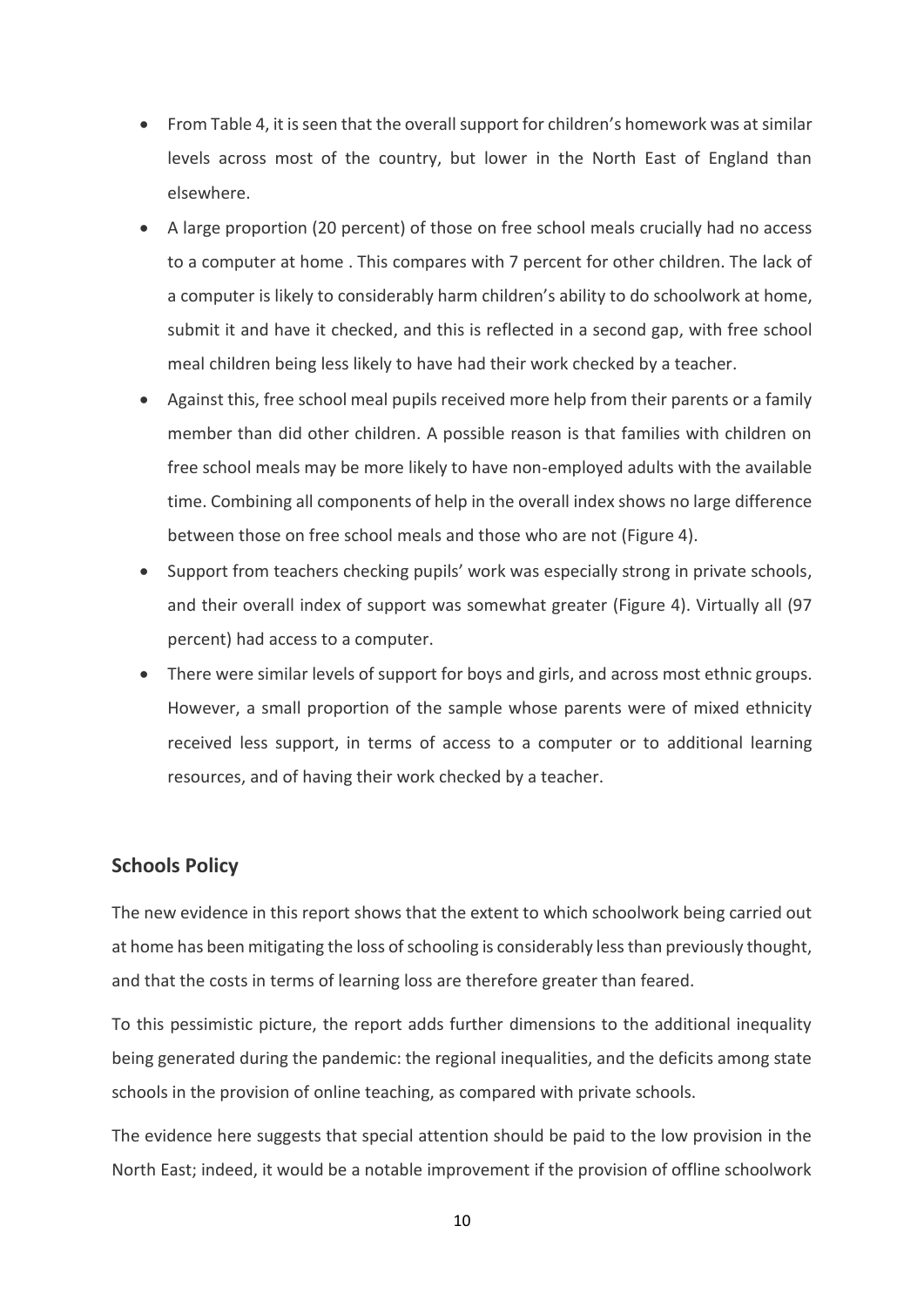in all parts of the UK could at least be increased up to the level provided in Northern Ireland and much of southern England. The current regional disparity can only serve to widen existing regional divides.

The evidence also adds to the inequalities picture drawn by other commentators: the response to the pandemic is tragically adding to existing disparities.<sup>8</sup> Those on free school meals have been spending less time on schoolwork at home and have less access to computers and less checking of their work by their teachers. Private schools have used their much greater resources to deliver for parents by devoting more attention to online teaching, while state school children have had little direct live teaching, and have been assigned less schoolwork.

Several educational experts and advisory groups have called for urgent action on schools and schoolwork, drawing attention to the significance of the losses for children's educational development. Even early on in lockdown, the potential consequences have been anticipated. Policies advocated include providing funding and assistance to ensure all children have access to a computer and can benefit from online learning; providing support to schools and teachers for developing online lessons; distributing vouchers for free private tuition for disadvantaged children, streamlining the application process; and focusing resources on younger disadvantaged children. Several have pointed to the need to devote substantial resources to educational catch-up once schools are fully re-opened, including future summer holiodays tuition for those who have been most disadvantaged in their learning by the lockdown, and setting up a volunteer task force of unemployed graduates to provide additional home tutoring.<sup>9</sup>

Educational policy advocates recognise that there are limits to what educational policy on its own can achieve to reduce these losses during lockdown. One significant constraint on schoolwork at home is that those children in more crowded living conditions may not have serviceable space to study undisturbed at home, even when computers are available. Some families are less able to provide quality home schooling or have little time spare from caring or working responsibilities to help with school work. And while getting children back into school as soon as possible is evidently desirable, many parents and teachers are

<sup>8</sup> [https://www.mixcloud.com/PSPR/private-school-policy-reform-podcast-coronavirus-shutdown/.](https://www.mixcloud.com/PSPR/private-school-policy-reform-podcast-coronavirus-shutdown/) <sup>9</sup> [Andrew et al. \(2020\);](https://www.ifs.org.uk/publications/14848) [Burgess and Vignoles \(2020\);](https://www.ukfiet.org/2020/the-covid-19-crisis-and-educational-inequality/) [Montacute \(2020\);](file:///C:/Users/green/OneDrive%20-%20University%20College%20London/ATempFolder/Covid_stuff/COVID-19-and-Social-Mobility-1.pdf) [Elliot Major and Machin \(2020\);](http://cep.lse.ac.uk/pubs/download/cepcovid-19-004.pdf)  [Education Endowment Foundation \(2020\);](https://educationendowmentfoundation.org.uk/covid-19-resources/support-resources-for-schools/) [Children's Commis](https://www.childrenscommissioner.gov.uk/publication/tackling-the-disadvantage-gap-during-the-covid-19-crisis/)sioner (2020).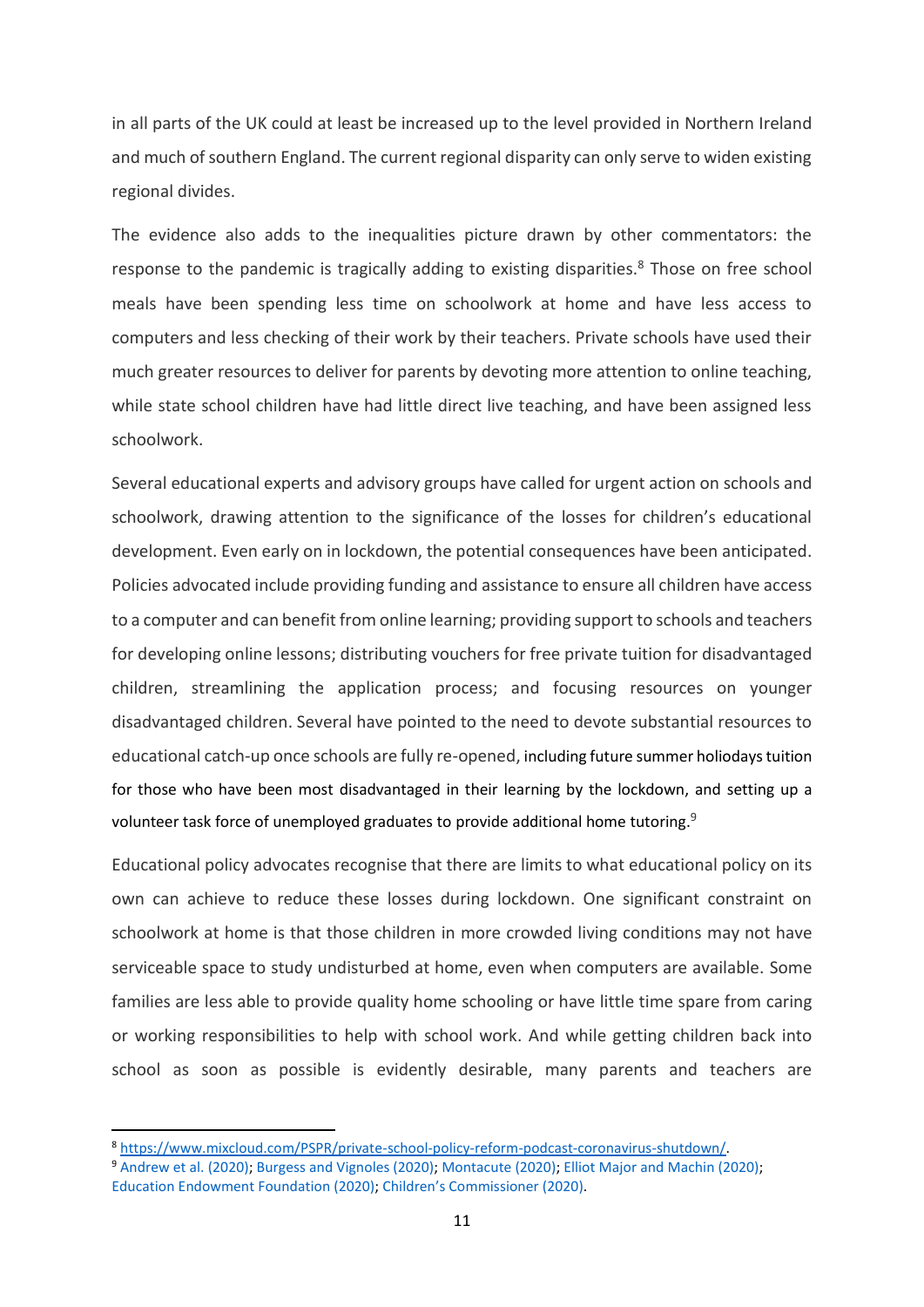understandably wary of the potential health risks despite expert assurances and the government's COVID response policies. Diminished general trust in government has many hidden consequences.

Notwithstanding this realism, the calls being made in mid-June by, among others, M.P. Robert Halfon for a phased opening of schools, and for a strategic plan to reduce the learning losses and assist catch-up, are given yet greater urgency by the severity of the learning deficits revealed in this new data. At the same time, the Children's Commissioner Anne Longfield has also called for schooling to be treated more seriously, that indeed it should be the number one priority. Without that investment, the risk is that 'childhood is just going to be furloughed for months'. She points to the strange set of values revealed by the announcement of plans to open restaurants, pubs and theme parks ahead of the re-opening of schools. She asks that the ingenuity and resources that have been applied to shoring up employment and the economy should now be applied to a strategically planned, phased return to school for most or all children. <sup>10</sup>

------------------------------------------------------------

<sup>&</sup>lt;sup>10</sup> Today Programme, BBC Radio 4, 8.10am, 9<sup>th</sup> June; also see [Children's Commision](https://www.childrenscommissioner.gov.uk/publication/tackling-the-disadvantage-gap-during-the-covid-19-crisis/)er (2020).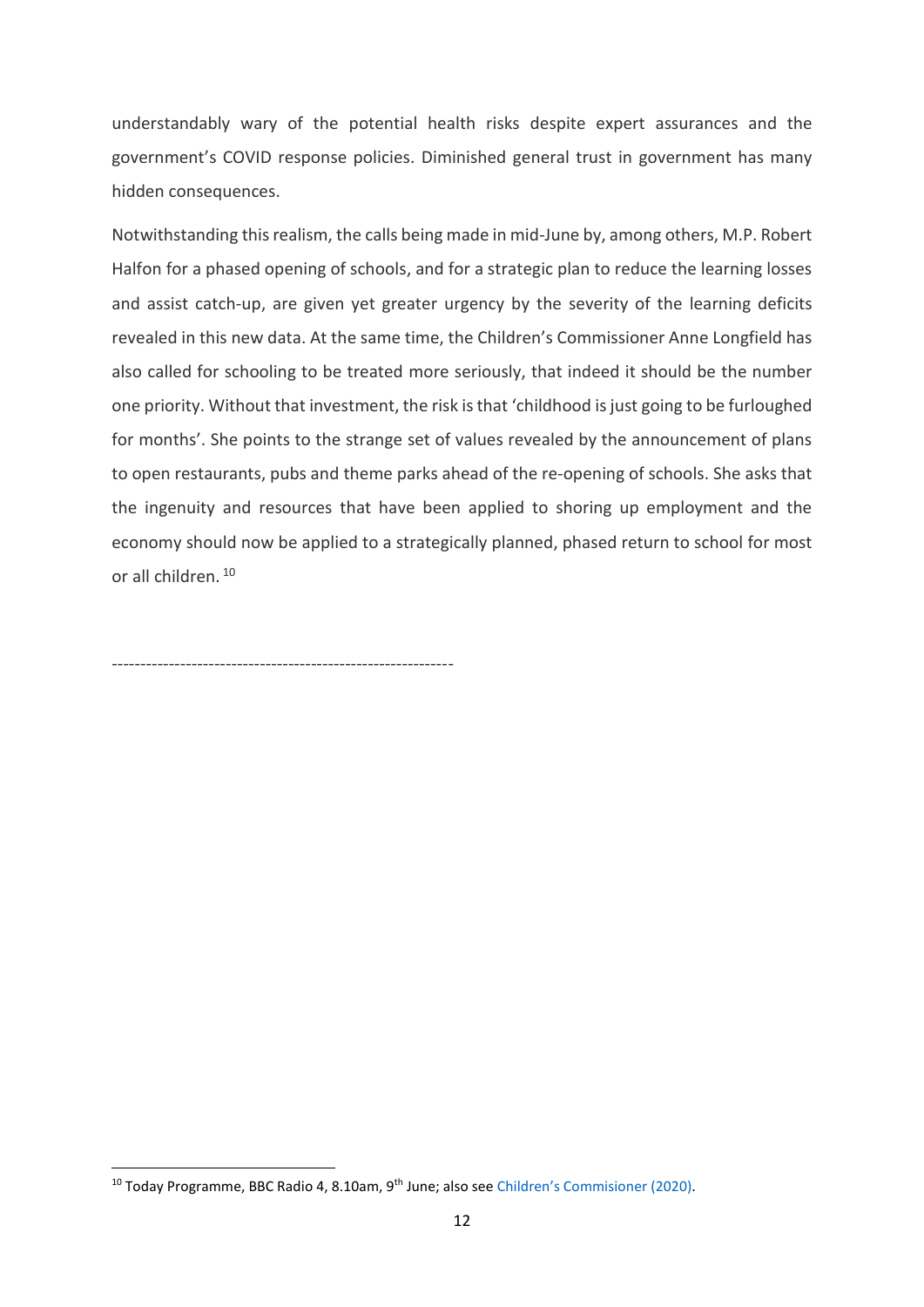**Figure 1. Percent of Lockdown Pupils Receiving Four or More Pieces of**



**Offline Homework Per Day**

Source: Table 1.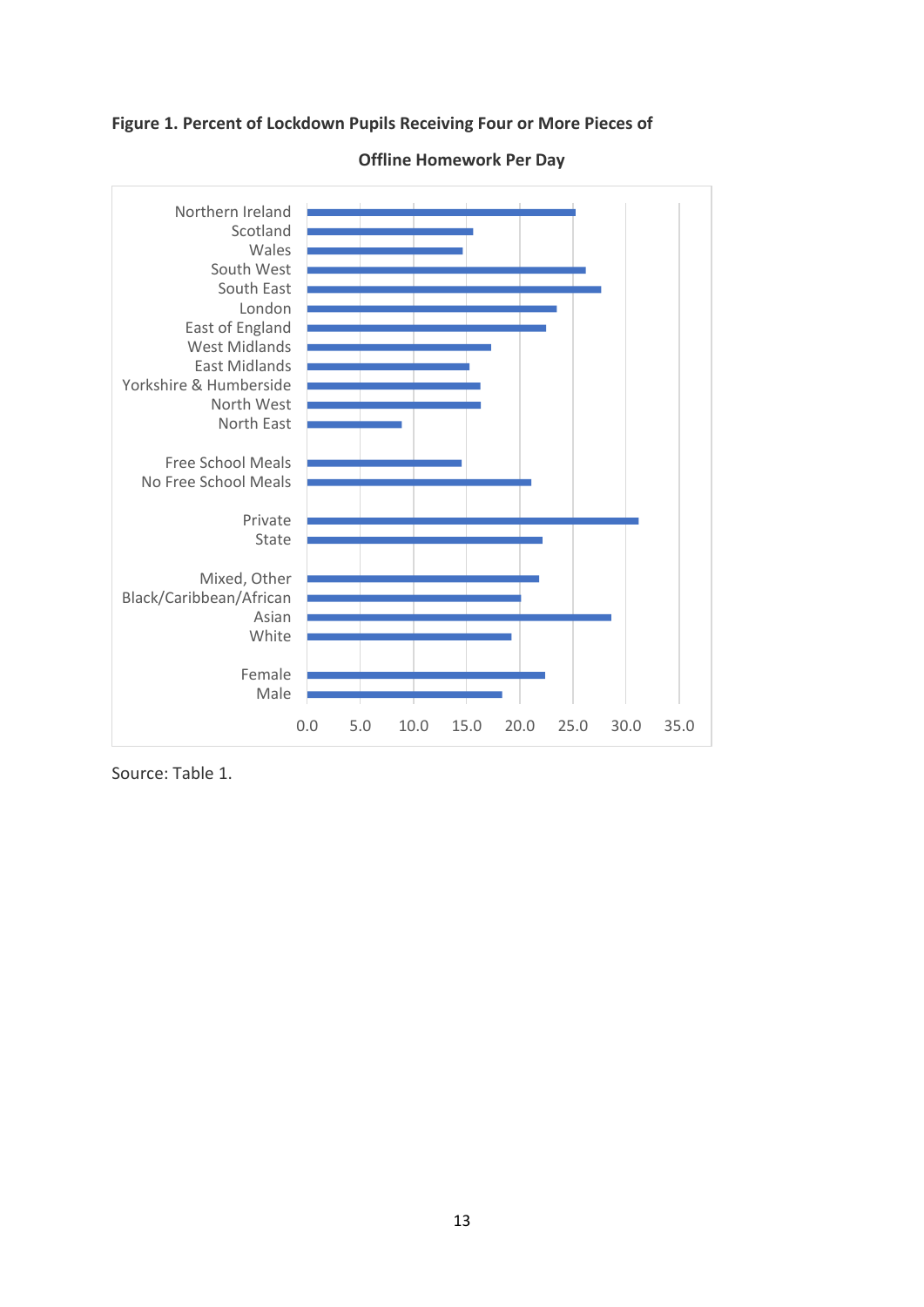### **Figure 2. Percent of Lockdown Pupils Receiving Four or More Pieces of**



### **Online Homework Per Day**

Source: Table 2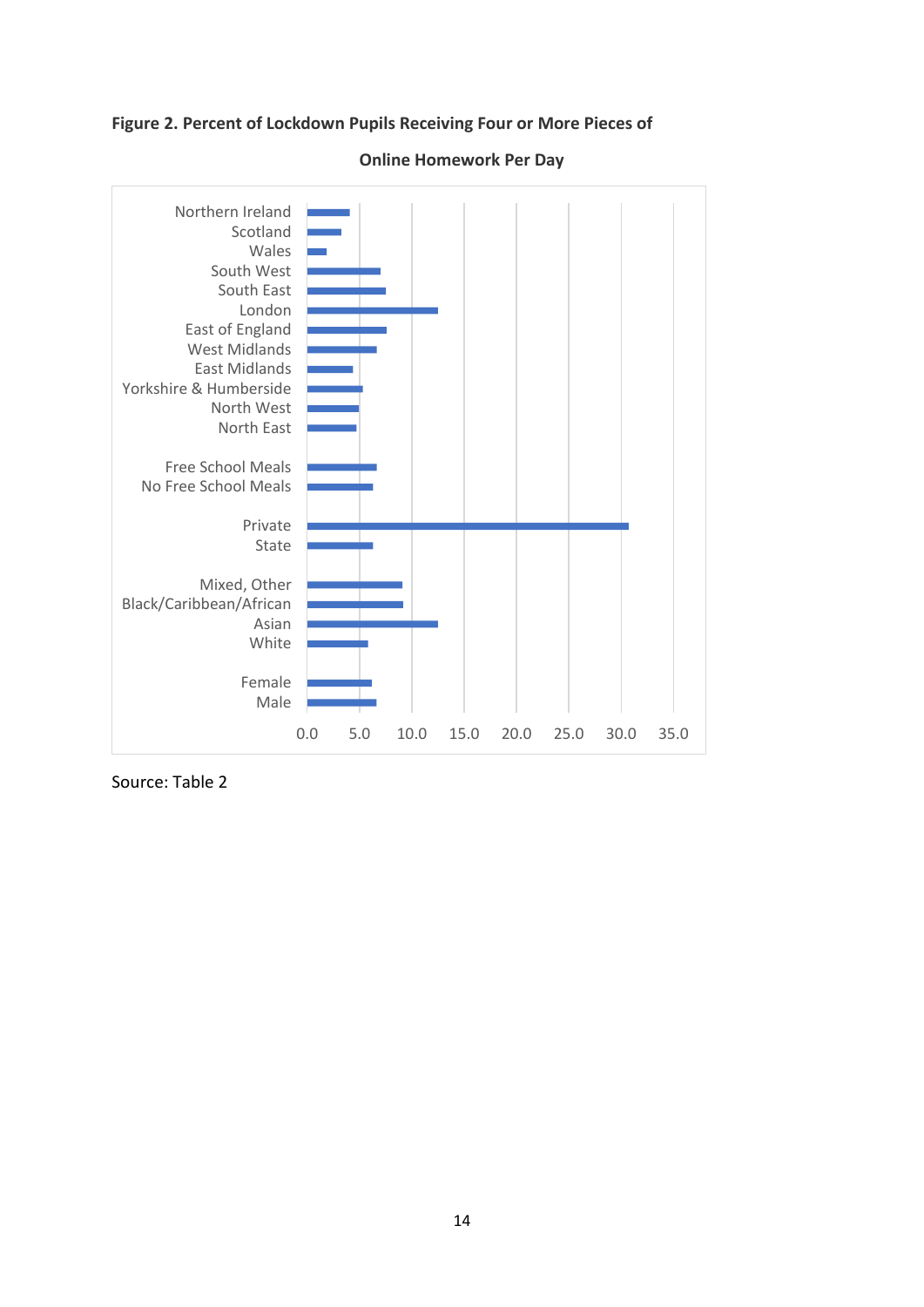



Source: Table 3.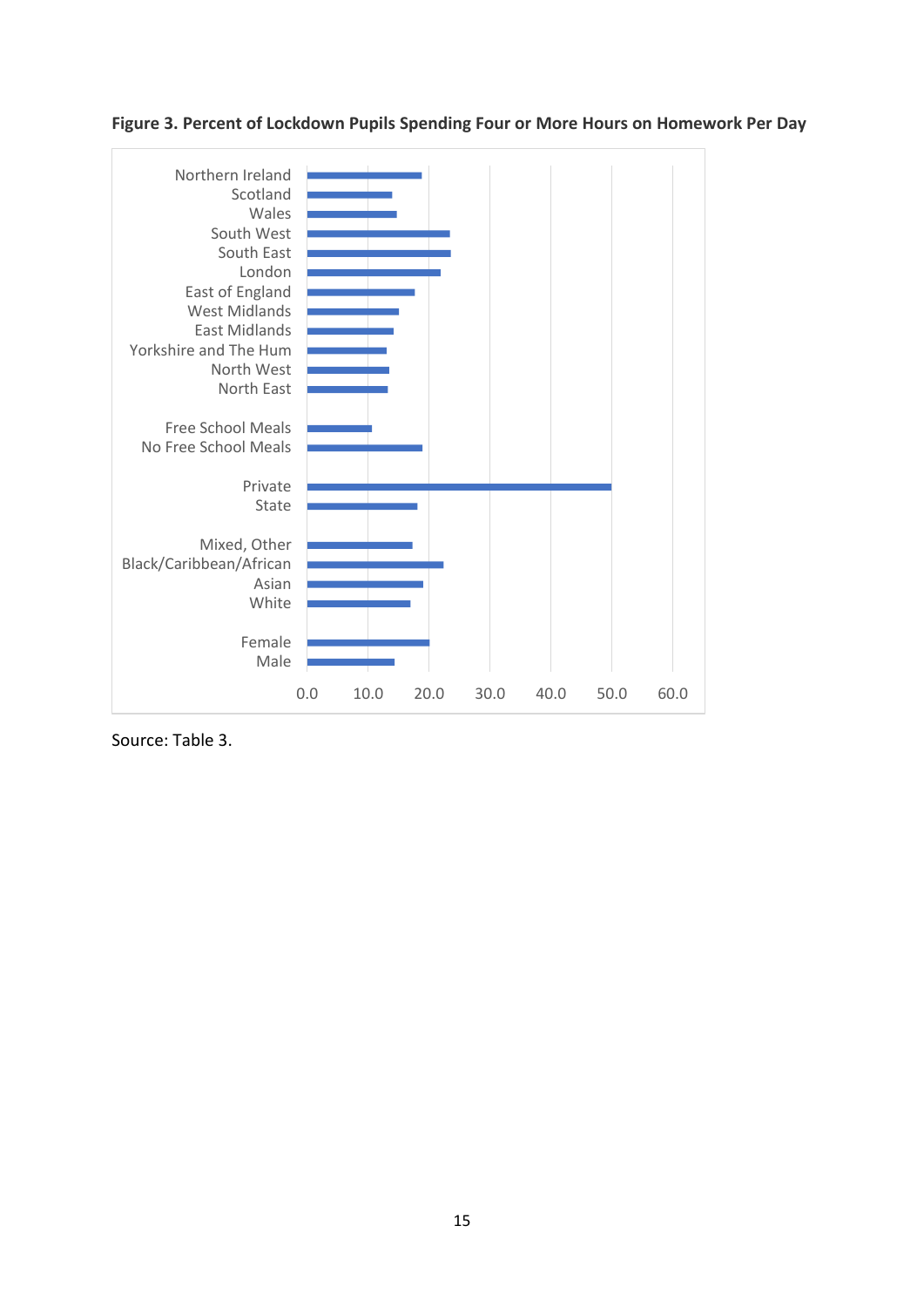

## **Figure 4. Help With Schoolwork: Summary Index<sup>a</sup> .**

Source: Table 4.

a. The summary index averages the measures of the extent of teacher checks, parental help, provision of additional materials, and access to a computer. It is standardised to have a theoretical range from 0 to 1, where 1 would mean access to computers and to additional tutorial materials, 5 or more hours of parental help, and having all schoolwork checked by teachers; while 0 would mean no access to computers or materials, no parental help, and no schoolwork checked. See also notes to Table 4.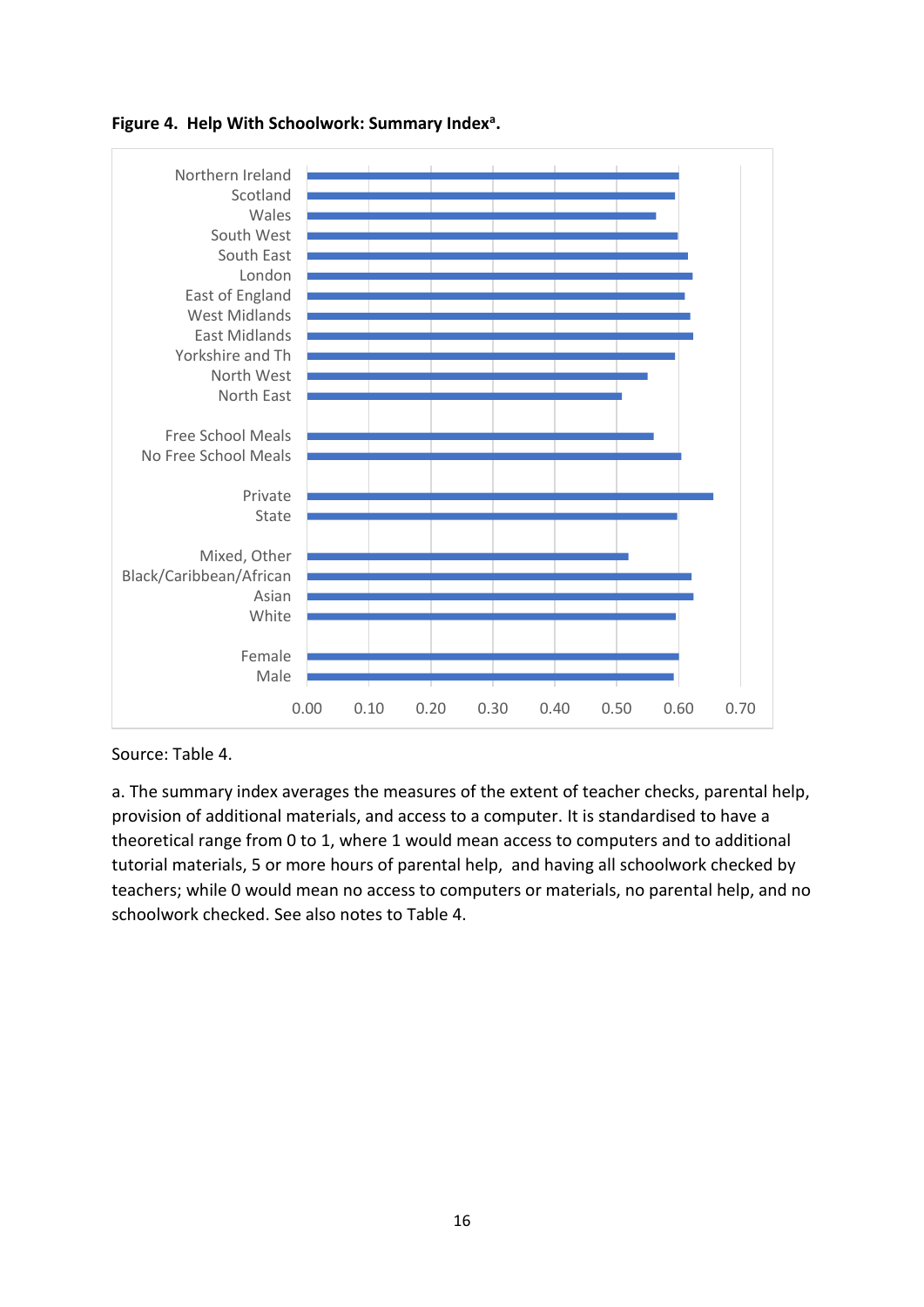|                          | None or less than | $1$ to $3$ | 4 or more |  |
|--------------------------|-------------------|------------|-----------|--|
|                          | 1                 | (%)        | (%)       |  |
|                          | $(\%)$            |            |           |  |
| All (average: 2.0)       | 26.7              | 53.5       | 19.9      |  |
|                          |                   |            |           |  |
| Male                     | 28.2              | 53.5       | 18.3      |  |
| Female                   | 24.9              | 52.8       | 22.4      |  |
|                          |                   |            |           |  |
| <b>State</b>             | 24.8              | 53.1       | 22.1      |  |
| Private                  | 19.6              | 49.2       | 31.2      |  |
|                          |                   |            |           |  |
| No Free School Meals     | 26.7              | 52.3       | 21.1      |  |
| <b>Free School Meals</b> | 26.8              | 58.7       | 14.5      |  |
|                          |                   |            |           |  |
| Region/nation            |                   |            |           |  |
| <b>North East</b>        | 42.1              | 49.0       | 8.9       |  |
| North West               | 31.3              | 52.3       | 16.3      |  |
| Yorkshire and            |                   |            |           |  |
| Humberside               | 30.0              | 53.7       | 16.3      |  |
| <b>East Midlands</b>     | 27.5              | 57.2       | 15.3      |  |
| <b>West Midlands</b>     | 27.7              | 55.0       | 17.3      |  |
| East of England          | 25.8              | 51.7       | 22.5      |  |
| London                   | 23.2              | 53.3       | 23.5      |  |
| South East               | 18.4              | 54.0       | 27.7      |  |
| South West               | 22.9              | 50.9       | 26.2      |  |
| Wales                    | 29.9              | 55.5       | 14.6      |  |
| Scotland                 | 29.1              | 55.3       | 15.6      |  |
| Northern Ireland         | 20.3              | 54.4       | 25.2      |  |

# **Table 1. Number of Offline Lessons Per Day\***

\*Lessons such as worksheets, assignments, watching videos.

Note: Sample size differs by categorisation according to data availability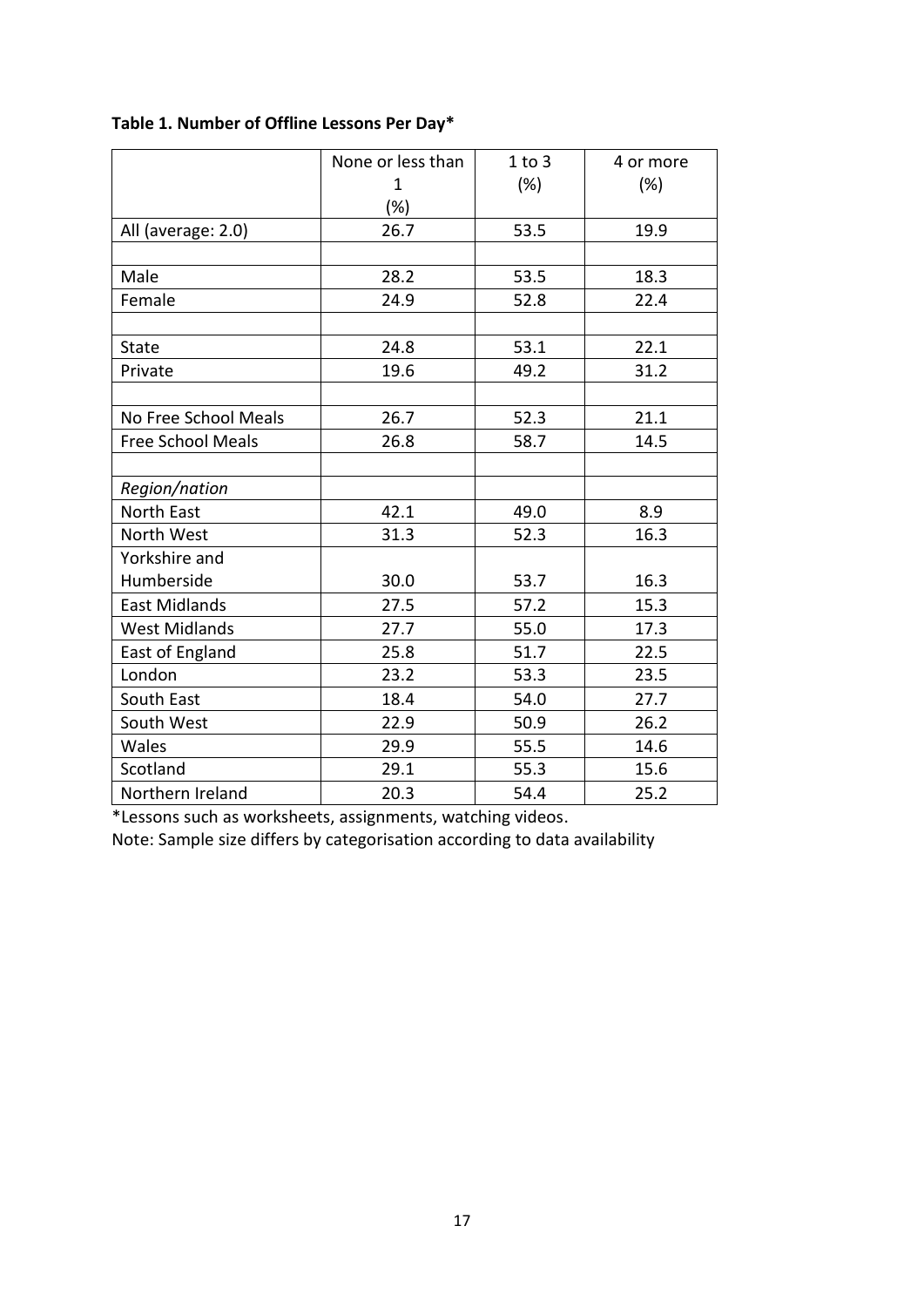|                          | None or less than | 1 to 3 | 4 or more |  |
|--------------------------|-------------------|--------|-----------|--|
|                          | 1                 | (%)    | (%)       |  |
|                          | $(\%)$            |        |           |  |
| All (average 0.17)       | 71.3              | 22.3   | 6.4       |  |
|                          |                   |        |           |  |
| Male                     | 70.3              | 23.1   | 6.6       |  |
| Female                   | 21.2<br>72.6      |        | 6.2       |  |
|                          |                   |        |           |  |
| <b>State</b>             | 71.1              | 22.6   | 6.3       |  |
| Private                  | 27.8<br>41.5      |        | 30.7      |  |
|                          |                   |        |           |  |
| No Free School Meals     | 71.5              | 22.2   | 6.3       |  |
| <b>Free School Meals</b> | 70.5              | 22.9   | 6.7       |  |
| Region/Nation            |                   |        |           |  |
| <b>North East</b>        | 69.4              | 25.9   | 4.7       |  |
| North West               | 74.3              | 20.7   | 5.0       |  |
| Yorkshire and Humberside | 77.6              | 17.1   | 5.3       |  |
| <b>East Midlands</b>     | 77.5              | 18.1   | 4.4       |  |
| <b>West Midlands</b>     | 71.1              | 22.3   | 6.6       |  |
| East of England          | 71.5              | 20.9   | 7.6       |  |
| London                   | 65.2              | 22.3   | 12.5      |  |
| South East               | 67.7              | 24.8   | 7.5       |  |
| South West               | 69.8              | 23.2   | 7.0       |  |
| Wales                    | 72.5              | 25.6   | 1.9       |  |
| Scotland                 | 71.6              | 25.2   | 3.3       |  |
| Northern Ireland         | 66.1              | 29.9   | 4.1       |  |

# **Table 2 Number of Lessons of Online Schoolwork\***

\*Live or real-time lessons or meetings.

Note: Sample size differs by categorisation according to data availability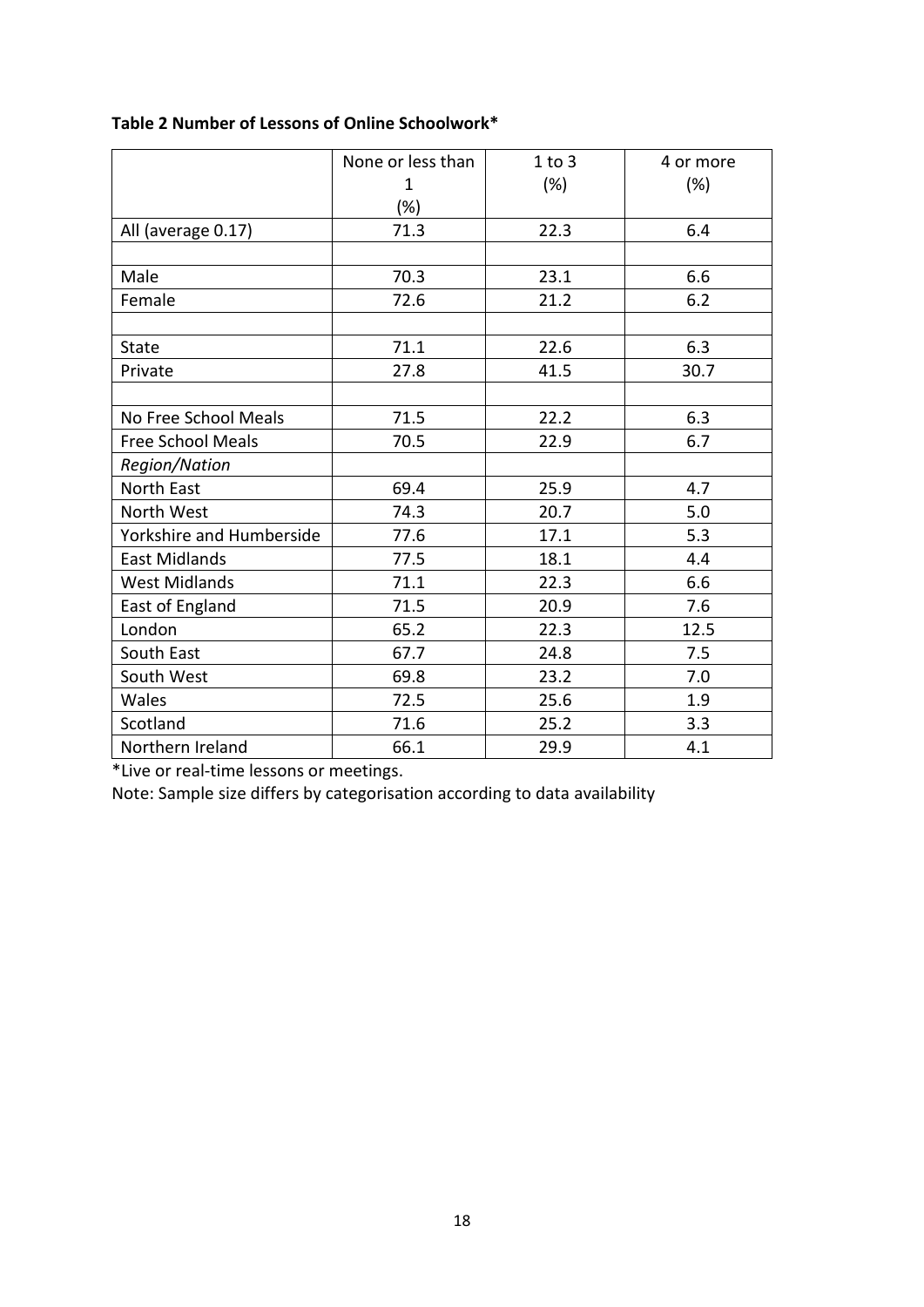# **Table 3 Hours Spent on Schoolwork**

|                          | None/less than | Some (1 to 4) | 4 or more |  |
|--------------------------|----------------|---------------|-----------|--|
|                          | (%)<br>one     |               | (%)       |  |
|                          | $(\%)$         |               |           |  |
| All (average 2.5)        | 19.6           | 62.9          | 17.5      |  |
|                          |                |               |           |  |
| Male                     | 20.1<br>65.4   |               | 14.5      |  |
| Female                   | 18.5<br>61.1   |               | 20.4      |  |
|                          |                |               |           |  |
| <b>State</b>             | 17.1<br>64.6   |               | 18.3      |  |
| Private                  | 8.6<br>41.5    |               | 49.9      |  |
|                          |                |               |           |  |
| No Free School Meals     | 18.4           | 62.5          | 19.1      |  |
| <b>Free School Meals</b> | 24.9           | 64.3          | 10.8      |  |
| Region/Nation            |                |               |           |  |
| <b>North East</b>        | 20.2           | 66.4          | 13.5      |  |
| North West               | 19.8           | 66.4          | 13.8      |  |
| Yorkshire and            |                |               |           |  |
| Humberside               | 21.1           | 65.6          | 13.3      |  |
| <b>East Midlands</b>     | 21.2           | 64.6          | 14.2      |  |
| <b>West Midlands</b>     | 20.9           | 64.0          | 15.1      |  |
| East of England          | 19.0           | 63.2          | 17.9      |  |
| London                   | 18.4           | 59.5          | 22.0      |  |
| South East               | 15.7           | 60.7          | 23.6      |  |
| South West               | 17.4           | 58.9          | 23.7      |  |
| Wales                    | 21.6           | 63.4<br>15.0  |           |  |
| Scotland                 | 26.0           | 59.9          | 14.1      |  |
| Northern Ireland         | 16.3           | 64.8<br>18.9  |           |  |

Note: Sample size differs by categorisation according to data availability